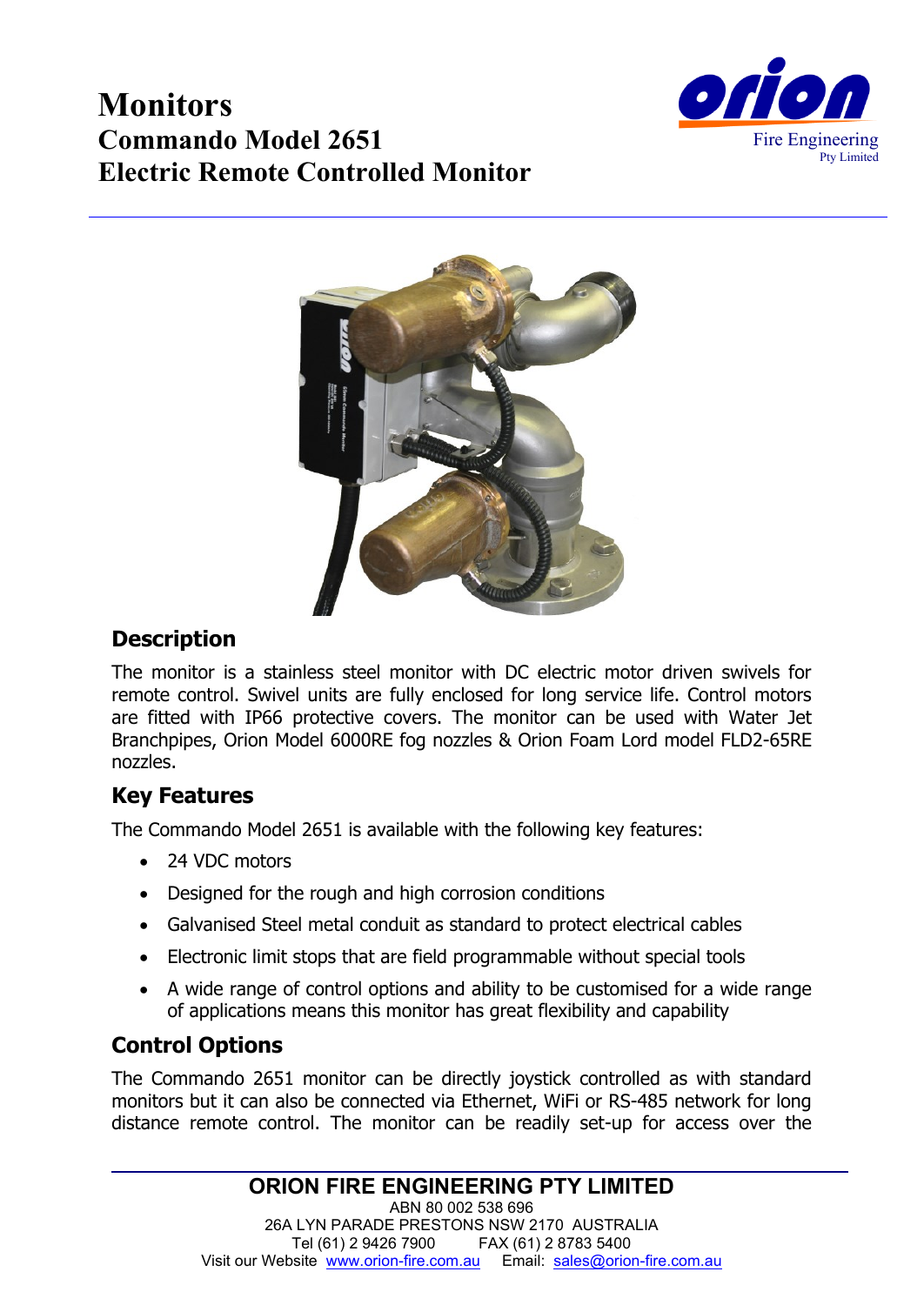internet. The monitor configuration options can be accessed by a web interface using a web browser providing the user with an unprecedented ability to configure the monitor.

The monitor can be controlled using the web interface when using Ethernet or WiFi communications.

The monitor can be set up to automatically oscillate between preset limits, to have a preset parking position when not in use or it may be trained to repeat an operators movements. With a computer interface the monitor positon can also be displayed.

### **Web Interface for Control & Setup via web browser**

Monitors are all programmable using a web interface to set features such as:

- Movement limits can be set to prevent the operator being able to damage surrounding equipment
- Motor speeds can be adjusted to allow slower (more accurate) movement, or quicker movement depending on the application
- Oscillating limits can be set to automatically oscillate the monitor within a set range within the movement limits.



• Train monitor movement routines, and save & load them.

The monitor can also be controlled from the web interface, such as:

- Monitor movement a progressive joystick control moves the monitor faster the further away from the centre that the curser is moved
- Monitor position feedback.
- Nozzle movement (if remote control nozzle is specfified when ordered).
- Valve control (e.g. water valve open/close, foam on/off if specified when ordered).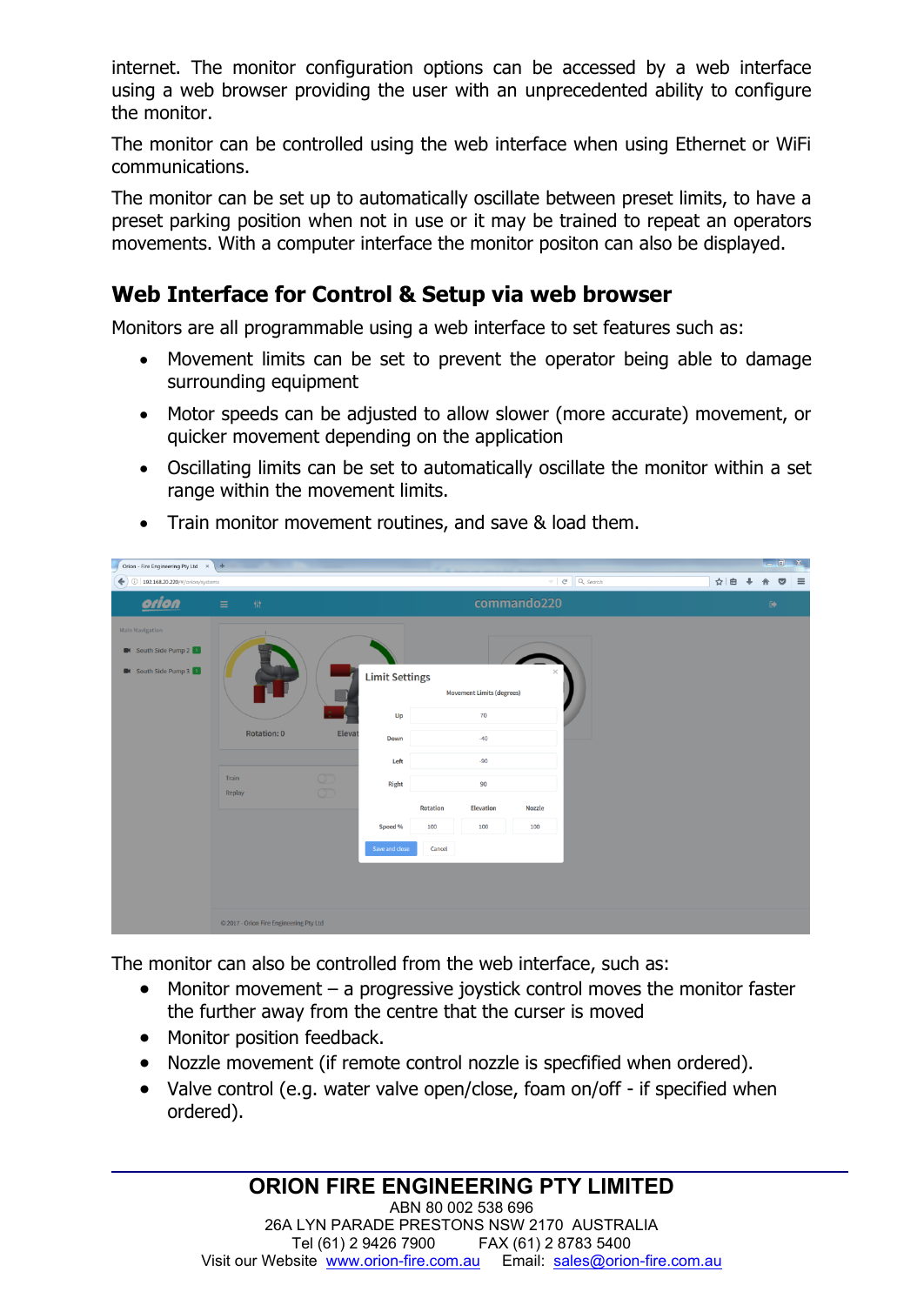

It is also possible to link to the monitors and switch control from one to another them (one at a time).

### **Performance**



# **Specifications**

Maximum Recommended Flow: Horizontal Rotation: Vertical Movement: Inlet Connection Outlet Connection Motor Current (each) – normal Motor Current (each) - maximum

2,500 lpm  $-250^\circ$  to  $+250^\circ$  (500 degrees total) 150º Flanged 80mm ANSI Class 150 65mm BSP Male 2.5 Amp 5 Amp

#### **ORION FIRE ENGINEERING PTY LIMITED**